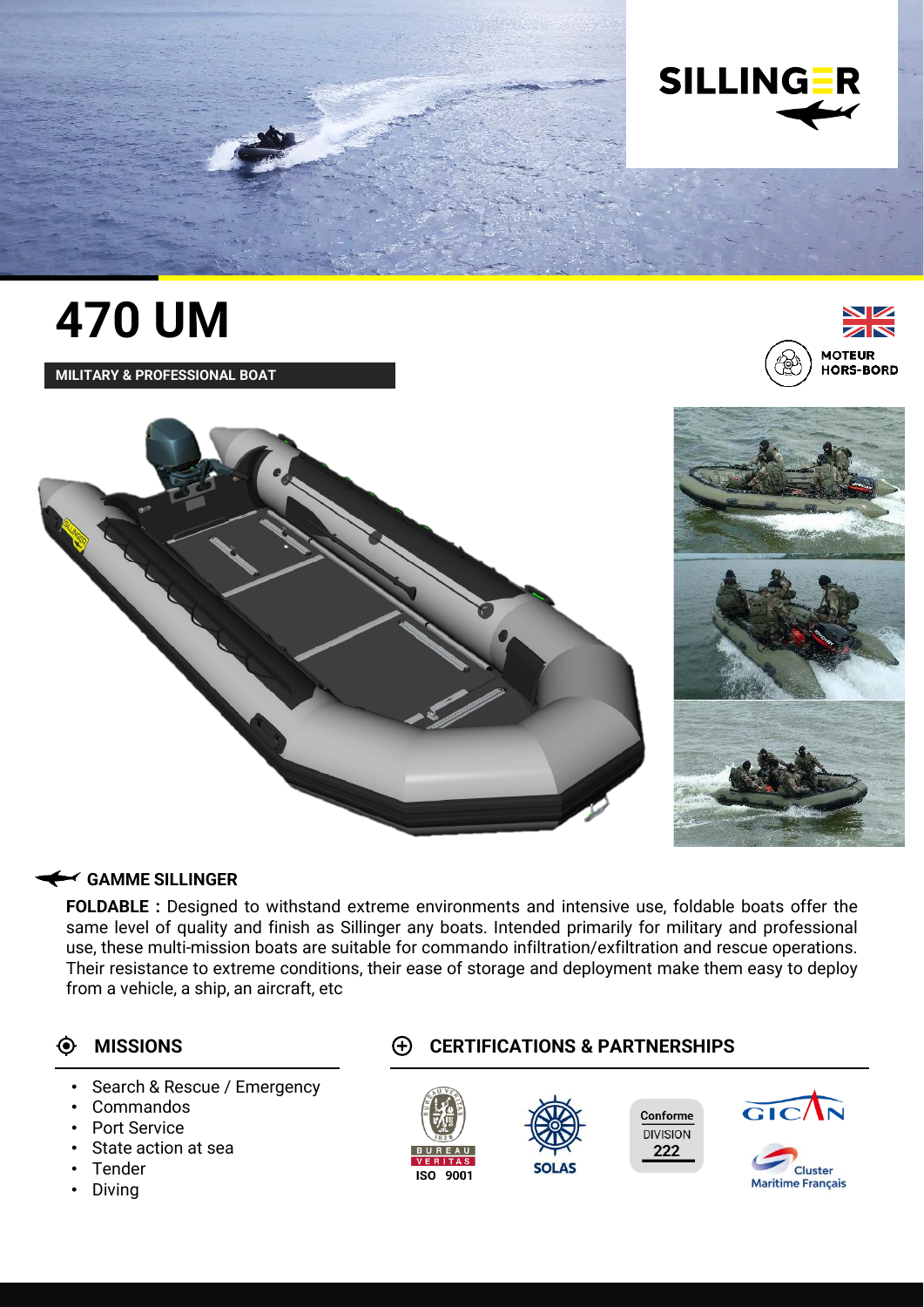### **TECHNICAL SPECIFICATIONS** ĨΩ

| Total length            | 4.59 m            | Hypalon / Neoprene fabric | 1100 decitex label Orca          |
|-------------------------|-------------------|---------------------------|----------------------------------|
| Total width             | 1.94 m            | Number of compartments    | 4                                |
| Internal length         | 3.19 <sub>m</sub> | Recommended power         | 40 CV                            |
| Internal width          | 0.91 m            | Maximum power             | 60 CV                            |
| Float diameter          | 0.49 <sub>m</sub> | Colour of the floats      | Noir et Gris                     |
| Empty weight            | 119 kg            | Capacity                  | 12 passagers                     |
| Max. load (excl. motor) | 1220 kg           | Dim. Rolled without floor | $1,48 \times 0.75 \times 0.40$ m |

### **FLOAT**

Made of CSM (Hypalon / Neoprene) fabric with the ORCA label, SILLINGER has been applying its unique double cold gluing technology in France for over 60 years. This technology, applied under climatic control in our French workshop, integrates an internal reinforcement band to ensure a perfect edge seal and increase the operational life of the boats. The CSM (Hypalon) covering the outer surface is an elastomer which is highly resistant to heat, abrasion and hydrocarbons, unlike coated fabrics made of plastomer (P.V.C.). The assembly of Sillinger floats is guaranteed for 5 years in professional use.

## $\textcircled{t}$  équipements standard

- Float Hypalon / Neoprene 1100 decitex label Orca
- 4 D7 inflation valves
- Storage pocket
- Reinforced stainless steel front handle
- 2 Peripheral handrails on bolt rope
- 4 Rubber handles
- Peripheral anti-drag strip 160 mm
- Marine plywood + polyurethane transom
- 2 Automatic drains
- 2 Rear towing rings
- 2 Engine protection plates
- Rubber grounding strip under keel
- Marine plywood anti-slip floor
- 3 Meta-Ops rail + fastening strap
- Hull bag + transport floor bag
- Float repair kit
- User manual + Inflator
- Double paddle holder + composite paddles
- Inflatable keel

## **FLOOR & META-OPS RAILS CUSTOMIZATION**

The rigid wooden and aluminium floors are equipped with 3 META-OPS rails (aviation type) allowing the stowage of equipment or the tank unit, thanks to the anchoring pins and straps supplied.

- Reinforced wrist straps
- Wipers colour: Red, Orange, Yellow...
- A6 pressure relief valves
- Foot-strap on floor
- Specific seat reinforcement
- + Foot-strap under float
- + D ring for fixing to float
- + Carrying handle on inside of cone
- + XL storage pocket
- + Towing V
- + Specific marking on float
- + Mooring kit
- + Flexible tank
- Protective cover

Customize your boat according to your specific needs. With a know-how acquired since 1962, our teams will advise you according to the specificities of your mission.

More information on: www.sillinger.com



14 rue de Buray - ZI des portes de Chambord  $\circledcirc$ 41500 Mer - France Tél. +33 (0)2 54 81 08 32 Fax +33 (0) 2 54 81 32 95 ⊠ contact@sillinger.com

SILLINGER.FR  $\boxed{0}$  in Un savoir-faire MARCK & BALSAN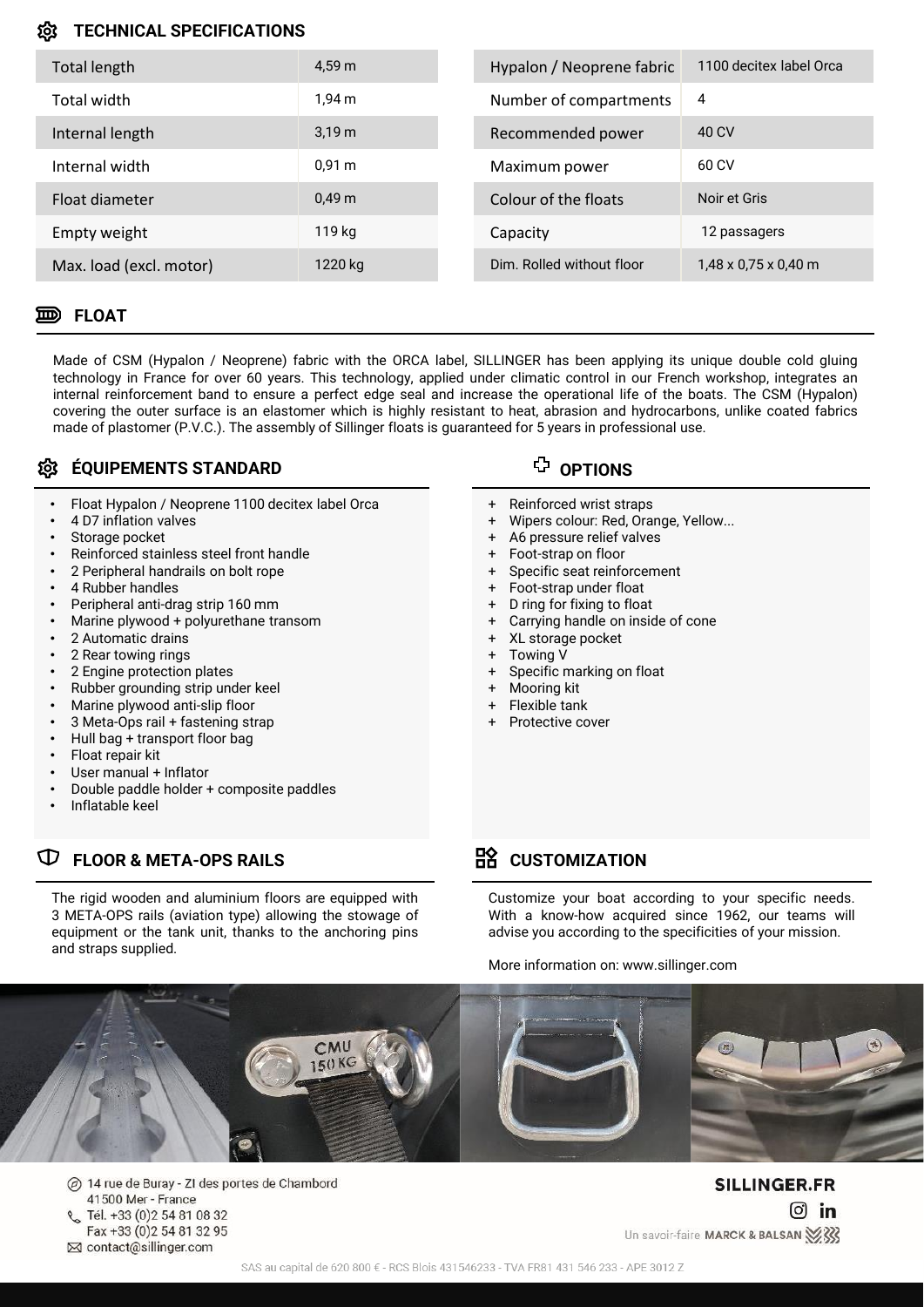

## **525 UM**

**MILITARY & PROFESSIONAL BOAT**









### **GAMME SILLINGER**

**FOLDABLE :** Designed to withstand extreme environments and intensive use, foldable boats offer the same level of quality and finish as Sillinger any boats. Intended primarily for military and professional use, these multi-mission boats are suitable for commando infiltration/exfiltration and rescue operations. Their resistance to extreme conditions, their ease of storage and deployment make them easy to deploy from a vehicle, a ship, an aircraft, etc.

- Search & Rescue / Emergency
- Commandos
- Port Service
- State action at sea
- **Tender**
- Diving

## **MISSIONS CERTIFICATIONS & PARTNERSHIPS**





Conforme **DIVISION** 222